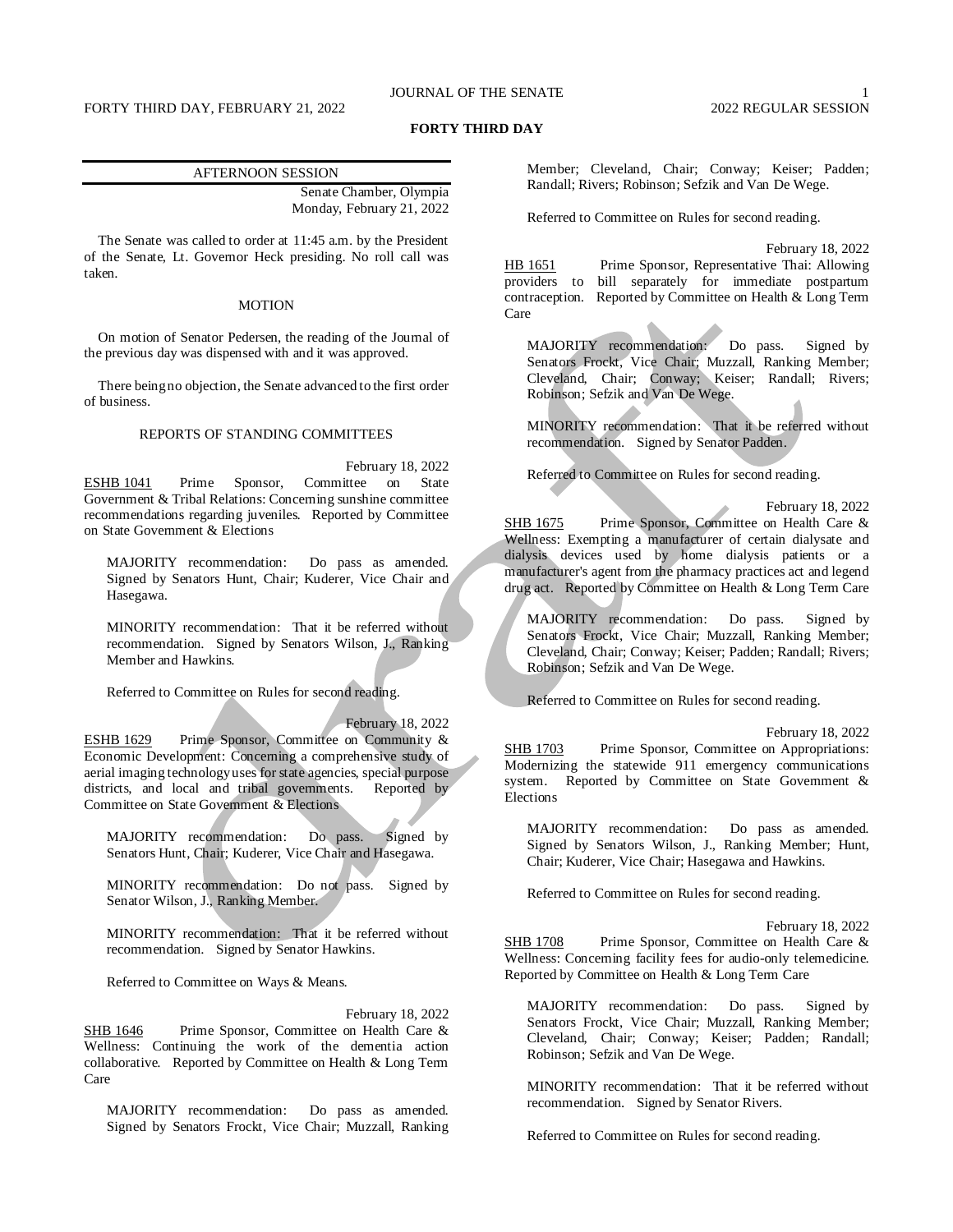February 18, 2022

SHB 1747 Prime Sponsor, Committee on Children, Youth & Families: Supporting relative placements in child welfare proceedings. Reported by Committee on Human Services, Reentry & Rehabilitation

MAJORITY recommendation: Do pass. Signed by Senators Wilson, C., Chair; Gildon, Ranking Member; Nguyen, Vice Chair; Dozier; McCune; Saldaña and Trudeau.

Referred to Committee on Ways & Means.

February 18, 2022 HB 1748 Prime Sponsor, Representative Entenman: Concerning aged, blind, or disabled program eligibility for victims of human trafficking. Reported by Committee on Human Services, Reentry & Rehabilitation

MAJORITY recommendation: Do pass as amended. Signed by Senators Wilson, C., Chair; Gildon, Ranking Member; Nguyen, Vice Chair; Dozier; McCune; Saldaña and Trudeau.

Referred to Committee on Rules for second reading.

February 18, 2022 HB 1755 Prime Sponsor, Representative Peterson: Concerning temporary assistance for needy families time limit extensions during times of high unemployment. Reported by Committee on Human Services, Reentry & Rehabilitation

MAJORITY recommendation: Do pass. Signed by Senators Wilson, C., Chair; Nguyen, Vice Chair; Dozier; Saldaña and Trudeau.

MINORITY recommendation: That it be referred without recommendation. Signed by Senators Gildon, Ranking Member and McCune.

Referred to Committee on Rules for second reading.

February 18, 2022 2SHB 1818 Prime Sponsor, Committee on Appropriations: Promoting successful reentry and rehabilitation of persons convicted of criminal offenses. Reported by Committee on Human Services, Reentry & Rehabilitation

MAJORITY recommendation: Do pass. Signed by Senators Wilson, C., Chair; Nguyen, Vice Chair; Saldaña and Trudeau.

MINORITY recommendation: Do not pass. Signed by Senator Dozier.

MINORITY recommendation: That it be referred without recommendation. Signed by Senators Gildon, Ranking Member and McCune.

Referred to Committee on Ways & Means.

February 18, 2022 SHB 1878 Prime Sponsor, Committee on Appropriations: Increasing public school participation in the community eligibility provision of the United States department of agriculture. Reported by Committee on Early Learning & K-12

Education

MAJORITY recommendation: Do pass. Signed by Senators Wellman, Chair; Nobles, Vice Chair, K-12; Wilson, C., Vice Chair, Early Learning; Hawkins, Ranking Member; Hunt; Mullet and Pedersen.

MINORITY recommendation: That it be referred without recommendation. Signed by Senators Dozier and McCune.

Referred to Committee on Rules for second reading.

February 18, 2022 HB 1894 Prime Sponsor, Representative Harris-Talley: Concerning the period for juvenile diversion agreements. Reported by Committee on Human Services, Reentry & Rehabilitation

MAJORITY recommendation: Do pass. Signed by Senators Wilson, C., Chair; Gildon, Ranking Member; Nguyen, Vice Chair; Dozier; McCune; Saldaña and Trudeau.

Referred to Committee on Rules for second reading.

February 18, 2022 HB 1920 Prime Sponsor, Representative Wicks: Concerning investigations of child abuse or neglect at residential facilities. Reported by Committee on Human Services, Reentry & Rehabilitation

MAJORITY recommendation: Do pass. Signed by Senators Wilson, C., Chair; Gildon, Ranking Member; Nguyen, Vice Chair; Dozier; McCune; Saldaña and Trudeau.

Referred to Committee on Rules for second reading.

February 18, 2022

SHB 1980 Prime Sponsor, Committee on Appropriations: Removing the prohibition on providing employment services and community access services concurrently. Reported by Committee on Human Services, Reentry & Rehabilitation

MAJORITY recommendation: Do pass. Signed by Senators Wilson, C., Chair; Gildon, Ranking Member; Nguyen, Vice Chair; Dozier; McCune; Saldaña and Trudeau.

Referred to Committee on Ways & Means.

February 18, 2022 SHB 2046 Prime Sponsor, Committee on State Government & Tribal Relations: Concerning ethics in public service rules governing certain legislative activity. Reported by Committee on State Government & Elections

MAJORITY recommendation: Do pass. Signed by Senators Wilson, J., Ranking Member; Hunt, Chair; Kuderer, Vice Chair; Hasegawa and Hawkins.

Referred to Committee on Rules for second reading.

## MOTIONS

On motion of Pedersen, all measures listed on the Standing Committee report were referred to the committees as designated with the exception of House Bill No. 1748 which was designated to the Committee on Ways & Means and referred to the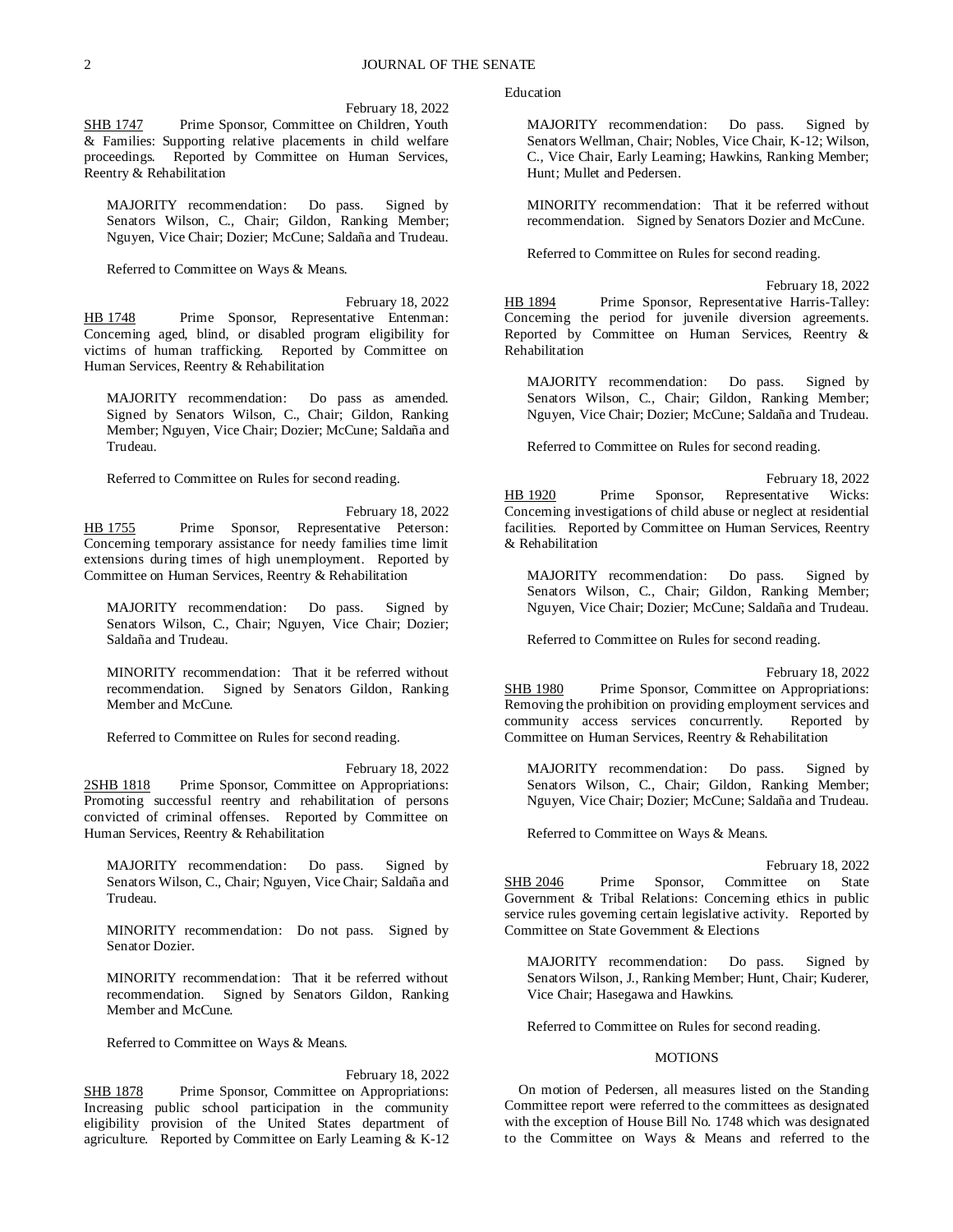# FORTY THIRD DAY, FEBRUARY 21, 2022 2022 2022 2022 2022 REGULAR SESSION Committee on Rules.

On motion of Senator Pedersen, the Senate advanced to the third order of business.

# MESSAGES FROM OTHER STATE OFFICERS

**Commerce, Department of** – "*Clean Buildings Legislative Report*", pursuant to 19.27A.210 RCW; "*Skilled Worker Grant Program: 2021 Annual Report*", pursuant to 43.329.050 RCW; "*Unexpected Fatality Review Committee Report - 2021-003*", in accordance with Engrossed Substitute Senate Bill No. 5119;

**Education, Washington State Board of** – "*High School Graduation Requirements Emergency Waiver Program: Graduation Class of 2021 Final Report*", pursuant to 28A.230.320 RCW;

**Health Care Authority** – "*Intensive Outpatient Services Report*", in accordance with Engrossed Substitute Senate Bill No. 5092; "*Drug Price Transparency Program: Annual Report 2022*", pursuant to 43.71C RCW; "*Draft Technical and Operational Plan; National 988 System: Crisis Call Center & Behavioral Health Integrated Referral System*", in accordance with Engrossed Second Substitute House Bill No. 1477; "*Preliminary Report on Best Telehealth Practices for Pediatric Behavioral Health: Workplan*", in accordance with Engrossed Substitute Senate Bill No. 5092;

**Insurance Commissioner, Office of the** – "*Medical Malpractice Claims Data - Statistical Summaries and Annual Report Extension Letter*", in accordance with Second Substitute House Bill No. 2292;

**Social & Health Services, Department of** – "*Naturalization Services -- 2021 Report*", in accordance with Engrossed Substitute Senate Bill No. 5092; "*Behavioral Health Capital Projects Status Report*", in accordance with Engrossed Substitute Senate Bill No. 5092;

**Transportation, Department of** – "*Diesel Fuel Hedging, FY 2021*", pursuant to 47.60.830 RCW; "*Commercial Aviation Coordinating Commission 2022 Report*", in accordance with Substitute Senate Bill No. 5165;

**Washington State University College of Veterinary Medicine** – "*Elk Hoof Disease: Report 2021*", in accordance with Senate Bill No. 5474.

# **MOTION**

On motion of Senator Pedersen, the Senate advanced to the fifth order of business.

## INTRODUCTION AND FIRST READING

SB 5979 by Senator Braun

AN ACT Relating to establishing the K-12 intensive tutoring grant program; adding a new section to chapter 28A.300 RCW; and creating a new section.

Referred to Committee on Early Learning & K-12 Education.

### **MOTIONS**

On motion of Senator Pedersen, all measures listed on the Introduction and First Reading report were referred to the committees as designated.

On motion of Senator Pedersen, the Senate advanced to the eighth order of business.

#### **MOTION**

Senator Schoesler moved adoption of the following resolution:

## SENATE RESOLUTION 8645

By Senators Schoesler, Dozier, Frockt, Honeyford, King, Nobles, Wagoner, and Warnick

WHEREAS, Bill Schillinger grew up on a dryland wheat farm south of Odessa, Washington; and

WHEREAS, Bill Schillinger earned a bachelor's degree in Communications from Eastern Washington University, and a master's degree in Agronomy from the University of California, Davis, then worked for the United States Agency for International Development in Africa and Asia for 10 years, before returning to the United States to earn a PhD in Agronomy from Oregon State University; and

WHEREAS, Dr. Schillinger began working at the Washington State University dryland research station in Lind, Washington on January 1, 1993; and

WHEREAS, Dr. Schillinger was the principal investigator of three multidisciplinary long-term dryland and irrigated cropping systems experiments; and

WHEREAS, During Dr. Schillinger's long career there, the Washington State University dryland research station did groundbreaking research on combatting wind erosion, including conservation-till and no-till farming methods; alternative crops to winter wheat and other extensive long-term research projects, including a cropping systems study 25 years in the making and a winter pea study that is in its 12th year; and soil and residue management practices to increase water storage and efficient use of precipitation; and

WHEREAS, Dr. Schillinger published many articles about the research he and others did at the Washington State University dryland research station; and

WHEREAS, Bill Schillinger has devoted his professional life to helping farmers flourish on the low amount of precipitation that much of eastern Washington receives each year; and

WHEREAS, Bill Schillinger retired on January 7, 2022, after 29 years as a scientist and director at the Washington State University dryland research station;

NOW, THEREFORE, BE IT RESOLVED, That the Washington State Senate honor Doctor Bill Schillinger on his long career, during which he significantly helped many Washington farmers and our state's agriculture industry.

Senator Schoesler spoke in favor of adoption of the resolution. The President declared the question before the Senate to be the adoption of Senate Resolution No. 8645.

The motion by Senator Schoesler carried and the resolution was adopted by voice vote.

# **MOTION**

Senator Pedersen moved adoption of the following resolution:

## SENATE RESOLUTION 8651

# By Senator Fortunato

WHEREAS, The Democratic Republic of Congo sent a congressional delegation to Washington state, extending a hand of friendship to create stronger trade and economic partnerships; and

WHEREAS, The delegation toured our state's agricultural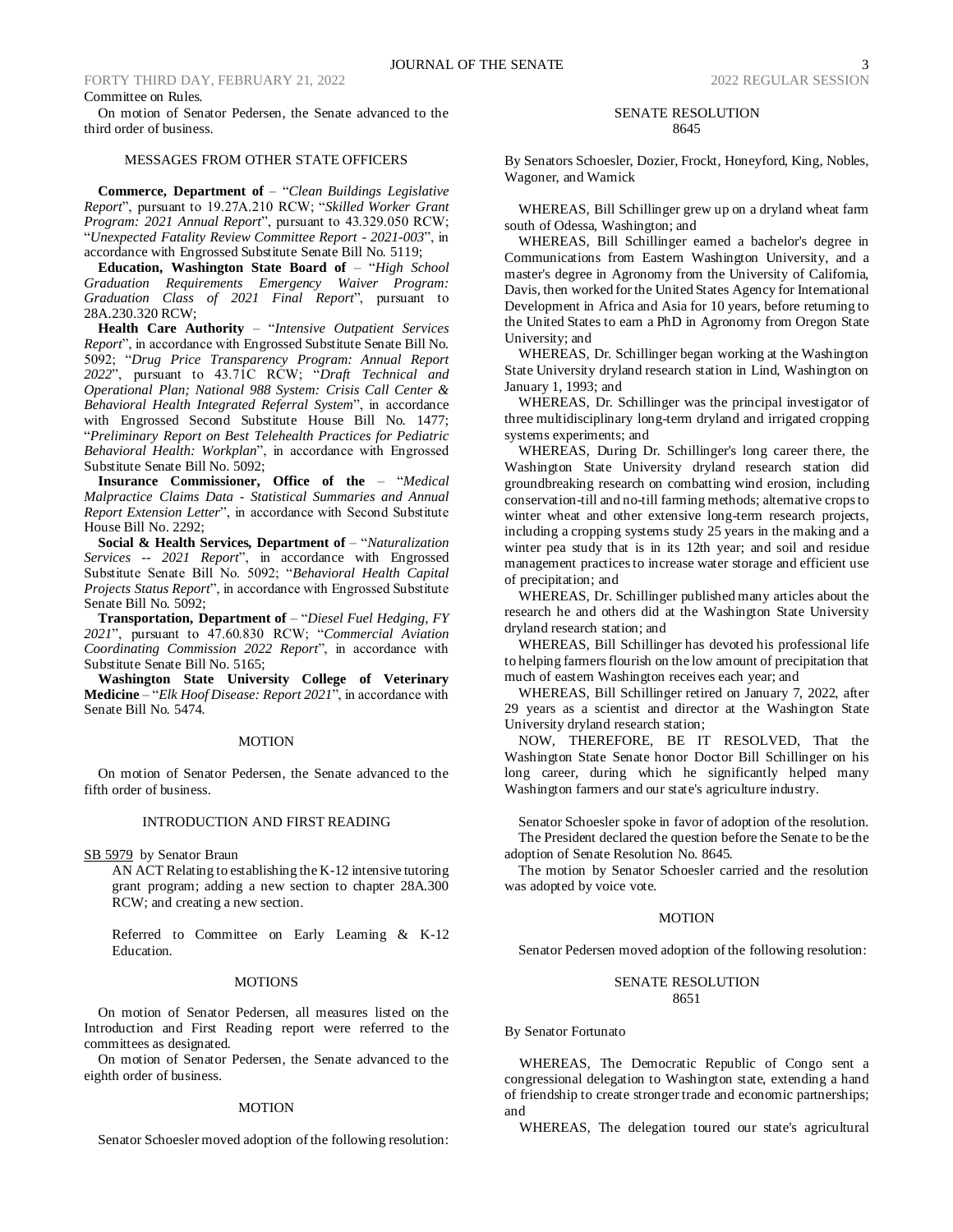centers, manufacturing facilities, and visited the Grand Coulee Dam and other infrastructural sites; and

WHEREAS, The Democratic Republic of Congo is making great strides to improve the social and economic welfare of its people with a renewed commitment to democratic principles, emerging from a period of internal strife that has seen the displacement of millions of Congolese; and

WHEREAS, Washington state has warmly received these immigrants who number in the top five of resettled populations to our state, with an estimated 8,000 Congolese refugees who live, work, and call Washington state home; and

WHEREAS, These refugees are served by the Congolese Integration Network, which was founded five years ago to facilitate the social, economic, cultural, and spiritual integration of Congolese immigrants and refugees into American society by providing access to critical resources to empower this community; and

WHEREAS, The network continues to advocate for resources to support its community in the construction of a healing center where those suffering from trauma can feel safe and recover from their mental, physical, and spiritual wounds;

NOW, THEREFORE, BE IT RESOLVED, That the

Washington State Senate recognize the progress of the fledgling democracy in the Democratic Republic of Congo working toward the betterment of its citizens and to promote peace and justice and highlight the work of the Congolese Integration Network in its efforts to support refugees in Washington.

Senator Pedersen spoke in favor of adoption of the resolution. The President declared the question before the Senate to be the adoption of Senate Resolution No. 8651.

The motion by Senator Pedersen carried and the resolution was adopted by voice vote.

#### MOTION

At 12:00 p.m., on motion of Senator Pedersen, the Senate adjourned until 12:30 o'clock p.m. Tuesday, February 22, 2022.

## DENNY HECK, President of the Senate

SARAH BANNISTER, Secretary of the Senate